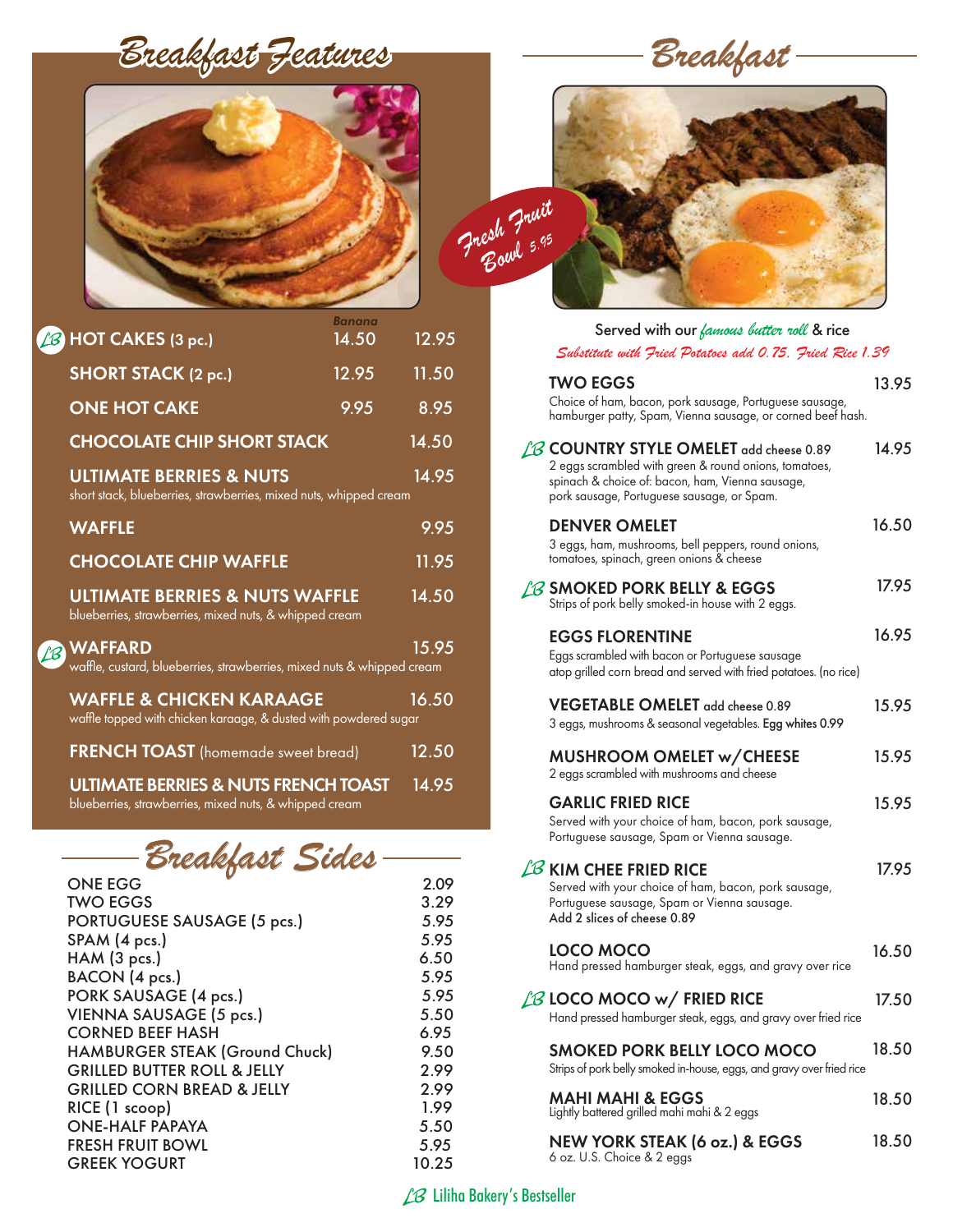*Daily Specials*



ARUGULA SALAD w/grilled salmon 19.95 WAFFARD 15.95



KIM CHEE FRIED RICE 17.95 Served with your choice of ham, bacon, pork sausage, portuguese sausage, spam or vienna sausage. Add 2 slices of cheese 0.89





Served with our *famous butter roll*, rice, corn, and your choice of salad



Waffle, custard, and fresh fruits





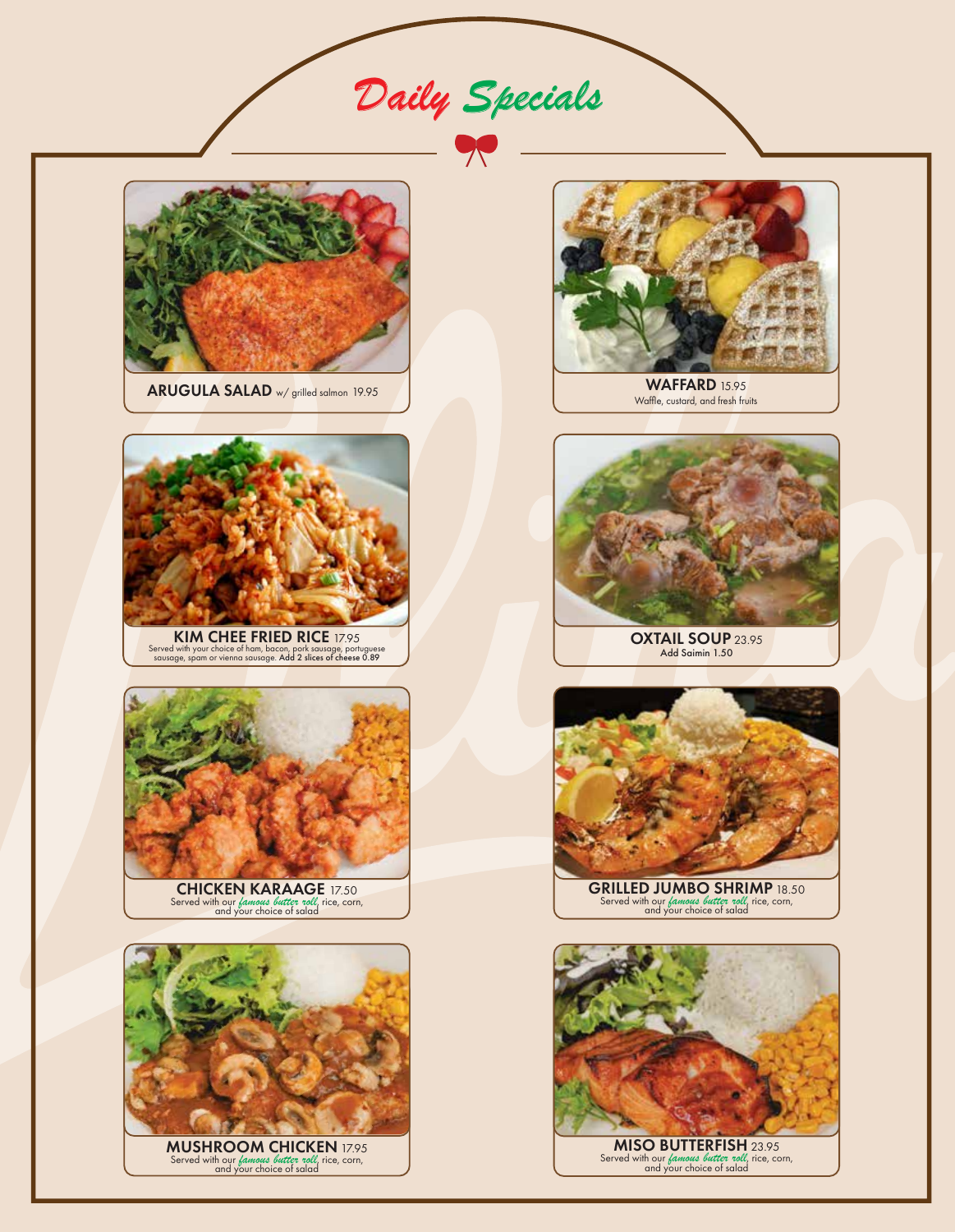*Lunch & Dinner* 



 *Local Favorites*



*Substitute with Fried Rice 1.39* Served with our *famous butter roll* , rice, and your choice of mixed greens or potato-mac salad

| $\beta$ HAMBURGER STEAK (Ground Chuck) hand pressed | 17.50 |
|-----------------------------------------------------|-------|
| <b>MEAT LOAF</b> w/ gravy                           | 17.50 |
| <b>BEEF TERIYAKI</b>                                | 17.50 |
| <b>CHICKEN TERIYAKI</b>                             | 17.50 |
| <b>SMOKED PORK BELLY</b>                            | 18.95 |
| <b>MUSHROOM CHICKEN</b>                             | 17.95 |
| <b>CHICKEN KARAAGE</b>                              | 17.50 |
| <b>GRILLED GARLIC CHICKEN w/ gravy</b>              | 17.50 |
| <b>CHICKEN CUTLET</b> w/ gravy                      | 17.50 |
| <b>BEEF CUTLET (New York)</b> w/ gravy              | 18.50 |
| <b>GRILLED MAHI MAHI</b>                            | 19.50 |
| NEW YORK STEAK (6 oz.) & GRILLED SHRIMP             | 21.95 |
| <b>NEW YORK STEAK (10 oz.)</b>                      | 26.95 |
| Add: Grilled Mushrooms 0.99 Grilled Onions 0.99     |       |

*House Specials*

*available from 11am*



Served with our *famous butter roll*, rice, corn, and your choice of mixed greens or potato-mac salad

| <b>ROAST PORK</b>                                                      | 17.95 |
|------------------------------------------------------------------------|-------|
|                                                                        | 27.95 |
| <b>PRIME RIB 10 oz.</b> w/ au jus<br><b>PRIME RIB 16 oz.</b> w/ au jus | 36.95 |
| Add: Grilled Mushrooms 0.99 Grilled Onions 0.99                        |       |

*Substitute with Fried Rice 1.39* Served with our *famous butter roll*, rice, corn, and your choice of mixed greens or potato-mac salad

| 2 PC. FRIED CHICKEN MEAL (Thigh & Drumstick)<br>FRESH      | 17.50 |
|------------------------------------------------------------|-------|
| 3 PC. FRIED CHICKEN MEAL (Breast, Drumstick, & Wing) 18.50 |       |
| <b>GRILLED JUMBO SHRIMP</b>                                | 18.50 |
| <b>GRILLED SALMON</b>                                      | 19.50 |
| <b>MISO BUTTERFISH</b>                                     | 23.95 |
| B OXTAIL SOUP served with <i>butter roll</i> , rice, and   | 23.95 |

| garnished w/cilantro, green onions, and minced ginger        |       |
|--------------------------------------------------------------|-------|
| Add Saimin 1.50                                              |       |
| <b>SAIMIN</b>                                                | 10.95 |
| JUMBO GARLIC SHRIMP SAIMIN (3 pcs.)                          | 13.95 |
| garnished w/spam, green onions, egg, fish cake, corn, & nori |       |

Add Teriyaki Chicken Sticks (2 sticks) 3.50





Ground Chuck hamburger patty served on a fresh baked bun with our famous fried potatoes, lettuce, tomato, onions, pickles, and your choice of mixed greens or potato-mac salad

| <b>TERI BURGER</b>                                     | 16.50 |
|--------------------------------------------------------|-------|
| <b>HAMBURGER DELUXE</b>                                | 15.95 |
| <b>CHEESEBURGER DELUXE</b>                             | 16.50 |
| <b>B ULTIMATE BACON CHEESEBURGER</b> w/mushrooms 17.95 |       |
| Add avocado 1.75                                       |       |

LB Liliha Bakery's Bestseller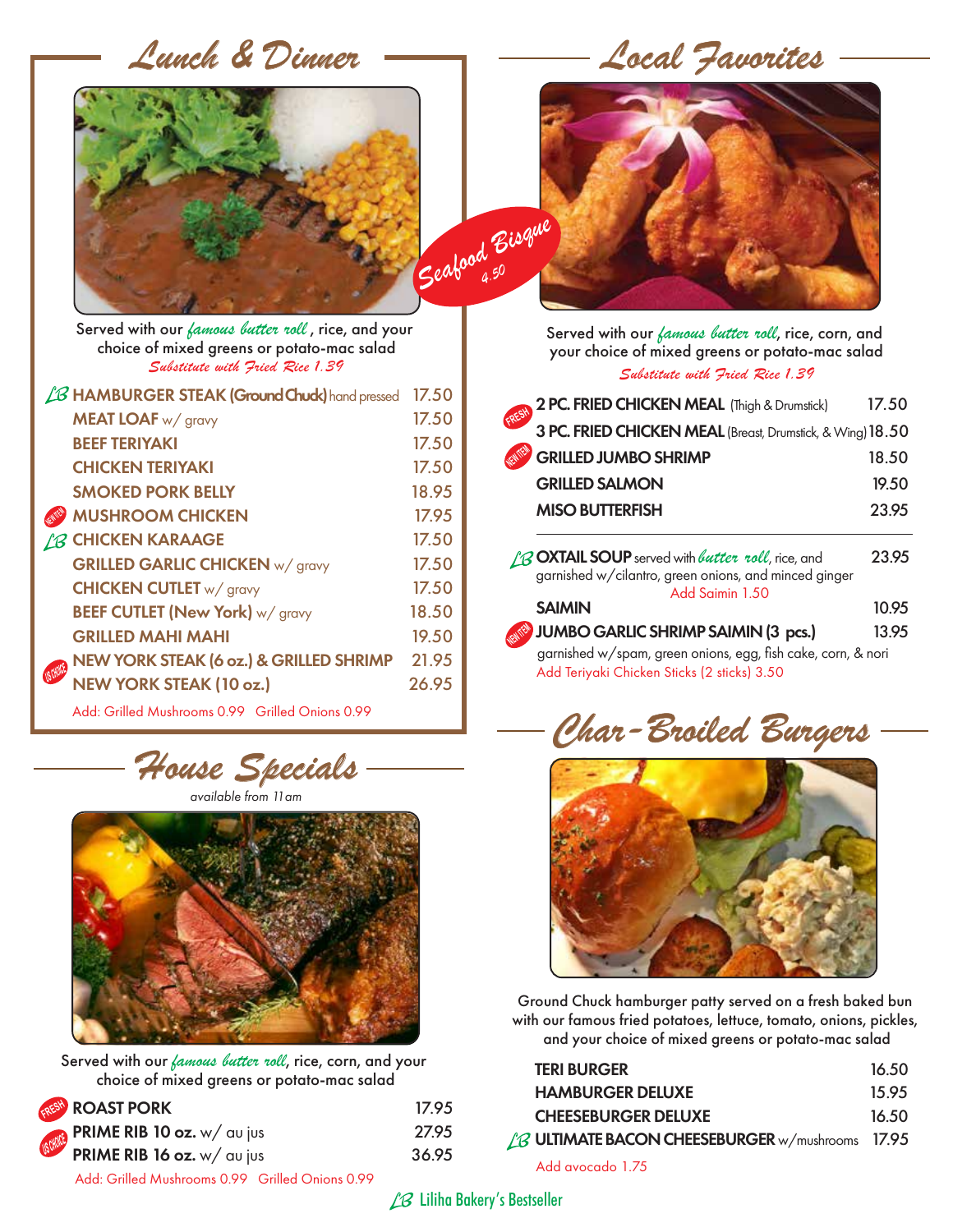| Sandwiches — | Salads -        |
|--------------|-----------------|
|              |                 |
|              |                 |
|              |                 |
|              | Seaboard Eisque |
|              |                 |

Served on a fresh house baked crescent bread with mayonnaise, lettuce, tomato, alfalfa and pickles

| <b>GRILLED MAHI MAHI</b>          | 16.50 |
|-----------------------------------|-------|
| HAM & CHEESE w/ Avocado           | 14.95 |
| B.L.T. w/ Avocado                 | 15.50 |
| TUNA w/ Avocado                   | 14.95 |
| <b>SWEET BREAD GRILLED CHEESE</b> | 8.99  |
| PRIME RIB FRENCH DUNK with au jus | 16.50 |



**COMBO** Fried Potatoes (3 pcs.) 1.95<br>Potato-Mac Salad or Mixed<br>Seafood Bisque 1.95 Potato-Mac Salad or Mixed Greens 1.95 Seafood Bisque 1.95



| HAMBURGER STEAK (Ground Chuck) hand pressed | 9.50  |
|---------------------------------------------|-------|
| <b>BEEF CUTLET</b>                          | 11.99 |
| <b>GRILLED MAHI MAHI</b>                    | 11.99 |
| RICE (1 scoop)                              | 1.99  |
| <b>BROWN RICE (1 scoop)</b>                 | 1.99  |
| <b>FRIED POTATOES</b>                       | 3.59  |
| <b>GRILLED ONIONS</b>                       | 2.59  |
| <b>POTATO-MAC SALAD</b>                     | 3.95  |
| <b>MIXED GREENS</b>                         | 3.95  |
| <b>TERIYAKI CHICKEN STICKS (2 ea.)</b>      | 4.50  |

*Classic Milkshakes*

made with Häagen-Dazs

MILKSHAKE 9.50 Chocolate, Strawberry, Vanilla, or Orange Cream



@LilihaBakery

Served with our *famous butter roll*

| <b>ARUGULA SALAD</b> w/ grilled salmon      | 19.95 |
|---------------------------------------------|-------|
| <b>SPINACH SALAD</b> w/ jumbo garlic shrimp | 19.95 |
| <b>COBB SALAD</b> w/ grilled chicken        | 19.95 |



Refill for coffees, teas, and soft drinks

| <b>COFFEE</b> (refill)                                                                  | 3.50 |
|-----------------------------------------------------------------------------------------|------|
| <b>ICED COFFEE</b>                                                                      | 3.50 |
| <b>MILK</b>                                                                             | 3.50 |
| <b>CHOCOLATE MILK</b>                                                                   | 3.50 |
| <b>HOT TEA (refill)</b>                                                                 | 3.50 |
| <b>ICED TEA (refill)</b>                                                                | 3.50 |
| <b>HOT CHOCOLATE</b> with whipped cream                                                 | 3.75 |
| <b>SOFT DRINK (refill)</b>                                                              | 3.50 |
| Coke, Diet Coke, Coke Zero, Sprite, Root Beer, Dr. Pepper,<br>Lemonade, or Fruit Punch. |      |
| <b>ORANGE JUICE</b>                                                                     | 5.50 |
| <b>GUAVA JUICE</b>                                                                      | 5.50 |
| <b>PLANTATION ICED TEA</b>                                                              | 4.75 |
| <b>GUAVA PLANTATION ICED TEA</b>                                                        | 4.95 |
| <b>ARNOLD PALMER</b> iced teg & lemonade                                                | 4.95 |
| <b>STRAWBERRY TEA LEMONADE</b>                                                          | 4.95 |
| <b>MATCHA TEA LEMONADE</b>                                                              | 4.95 |
|                                                                                         |      |

*Beer,Wine,& Mimosa*

| <b>MILLER LITE</b>                   | 4.95 |
|--------------------------------------|------|
| <b>ASAHI SUPER DRY</b>               | 5.95 |
| <b>CABERNET SAUVIGNON OF THE DAY</b> | 7.95 |
| <b>CHARDONNAY OF THE DAY</b>         | 7.95 |
| <b>PROSECCO</b>                      | 9.50 |
| <b>ORANGE MIMOSA</b>                 | 9.95 |
| <b>GUAVA MIMOSA</b>                  | 9.95 |